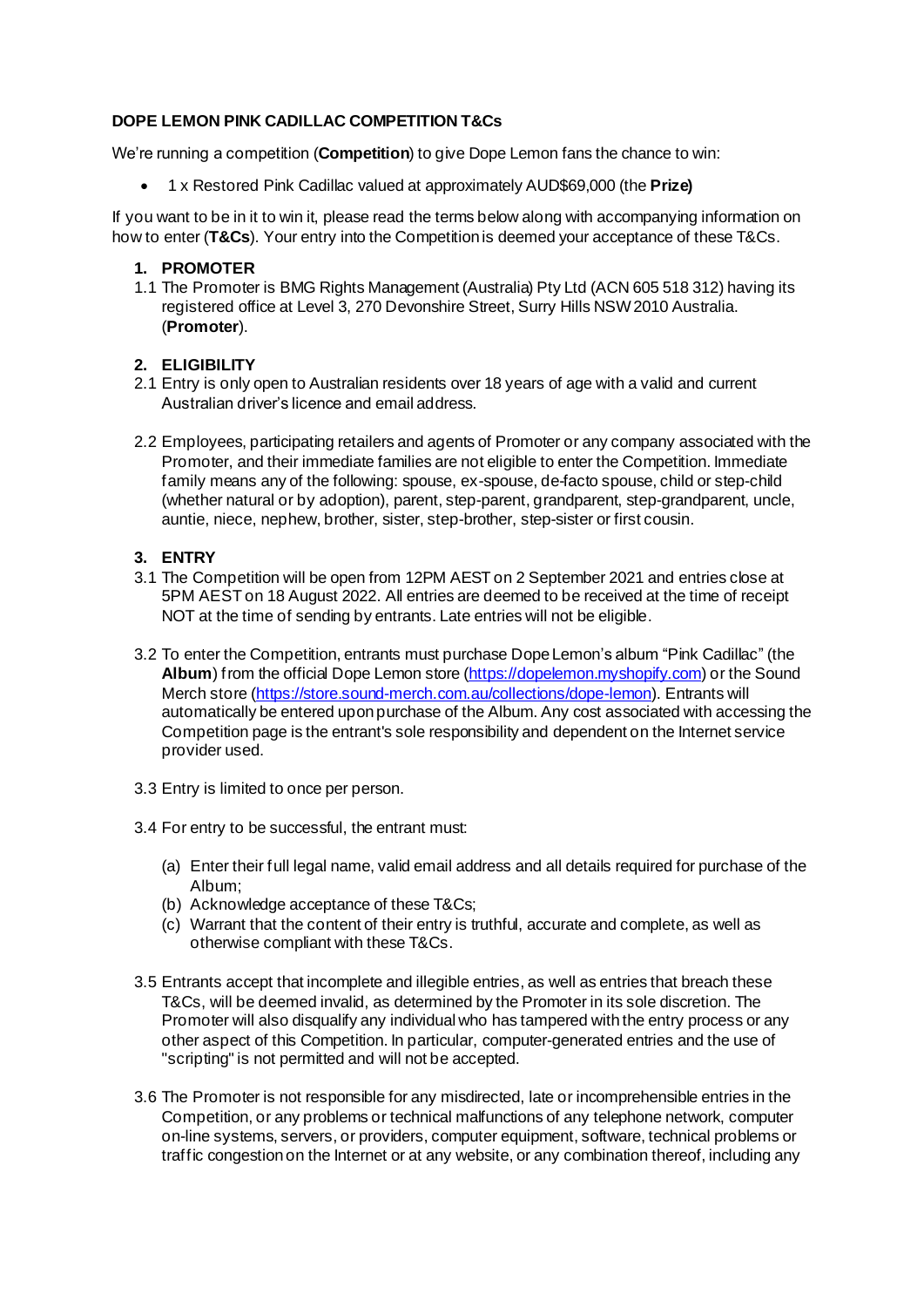injury or damage to entrants or any other person's computer related to or resulting from participation in in this Competition.

- 3.7 The Promoter will collect personal information about entrants for the purposes of conducting the Competition and awarding the Prize. The Promoter will collect and store all personal information in accordance with the *Privacy Act 1988 (*Cth), the Australian Privacy Principles and the Promoter's Privacy Policy (which can be found a[t https://bmg.com/au/privacy](https://bmg.com/au/privacy-policy.html)[policy.html\)](https://bmg.com/au/privacy-policy.html). In addition, it is a condition of entry into the Competition that:
	- (a) all entrants consent to subscribing to direct marketing communications from the Promoter about Dope Lemon, including information about upcoming tours, releases and merchandise;
	- (b) the Winner consents to the publication of their name in any advertisements or articles relating to the Competition or the Prize; and
	- (c) the Winner agrees to participate in any media releases which may include photographs of the Winner by the Promoter.

### **4. WINNER**

- 4.1 The competition is a 'game of chance' lottery whereby the Promoter will randomly draw an entrant (one entrant) by a lot allocated at entry as per clause 3 (**Winner**). The draw will take place via an electronic draw system at the Promoter's registered offices. The Winner will be drawn at 1pm AEST on 25 August 2022. The Winner will be announced on 8 September 2022 and will be published as the Winner on the same date via the official Dope Lemon Instagram page [\(https://www.instagram.com/dopelemonmusic/](https://www.instagram.com/dopelemonmusic/)).
- 4.2 The Winner will be notified through the contact details provided in their entry. If the Prize is not claimed by the winner, or the Winner's identity cannot be verified in accordance with these T&Cs, within seven (7) days of receipt of notification of their winnings by the Promoter (or any later period set by the Promoter by written notice to the Winner as extended by the Promoter), the Prize will be forfeited and will be awarded to an alternate winner (**Alternate Winner**).
- 4.3 At the Promoters sole and absolute discretion, the Winner may be required to verify their identity, validity of Australian driver's licence and proof of purchase of the Album, at the time of notification. The Promoter in its absolute discretion reserves the right to verify the validity of the entrant's identity (including an entrant's identity, age and place of residence), including by way of a statutory declaration, and to disqualify entrants if any information provided by an entrant is false or misleading in any way. If the Winner does not verify their identity, driver's licence or proof of purchase of the Album upon the request of the Promoter within seven (7) days of the request (or any later period set by the Promoter by written notice to the Winner as extended by the Promoter), the Prize will be forfeited and will be awarded to an Alternate Winner.
- 4.4 If the Winner is unavailable to accept delivery of the Prize at the scheduled delivery time, the Winner agrees and acknowledges that it will forfeit the Prize and that the Promoter may award the Prize to an alternate winner.
- 4.5 The Alternate Winner will be decided by redraw of all entries and notified through the contact details provided in their entry, on the same terms as clause 4.2, 4.3, and 4.4. If required, the redraw will occur on 1 September 2022, at 1pm AEST on the same conditions as clause 4.1. The details of the Alternate Winner will be published on 15 September 2022 on the official Dope Lemon Instagram page (https://www.instagram.com/dopelemonmusic/). For the purposes of these T&Cs, where an Alternate Winner has been decided, the Alternate Winner shall also be referred to as the Winner.
- 4.6 The Promoter's random draw of the Winner or any other aspect of the Competition is final and binding on each entrant who enters and no correspondence will be entered into.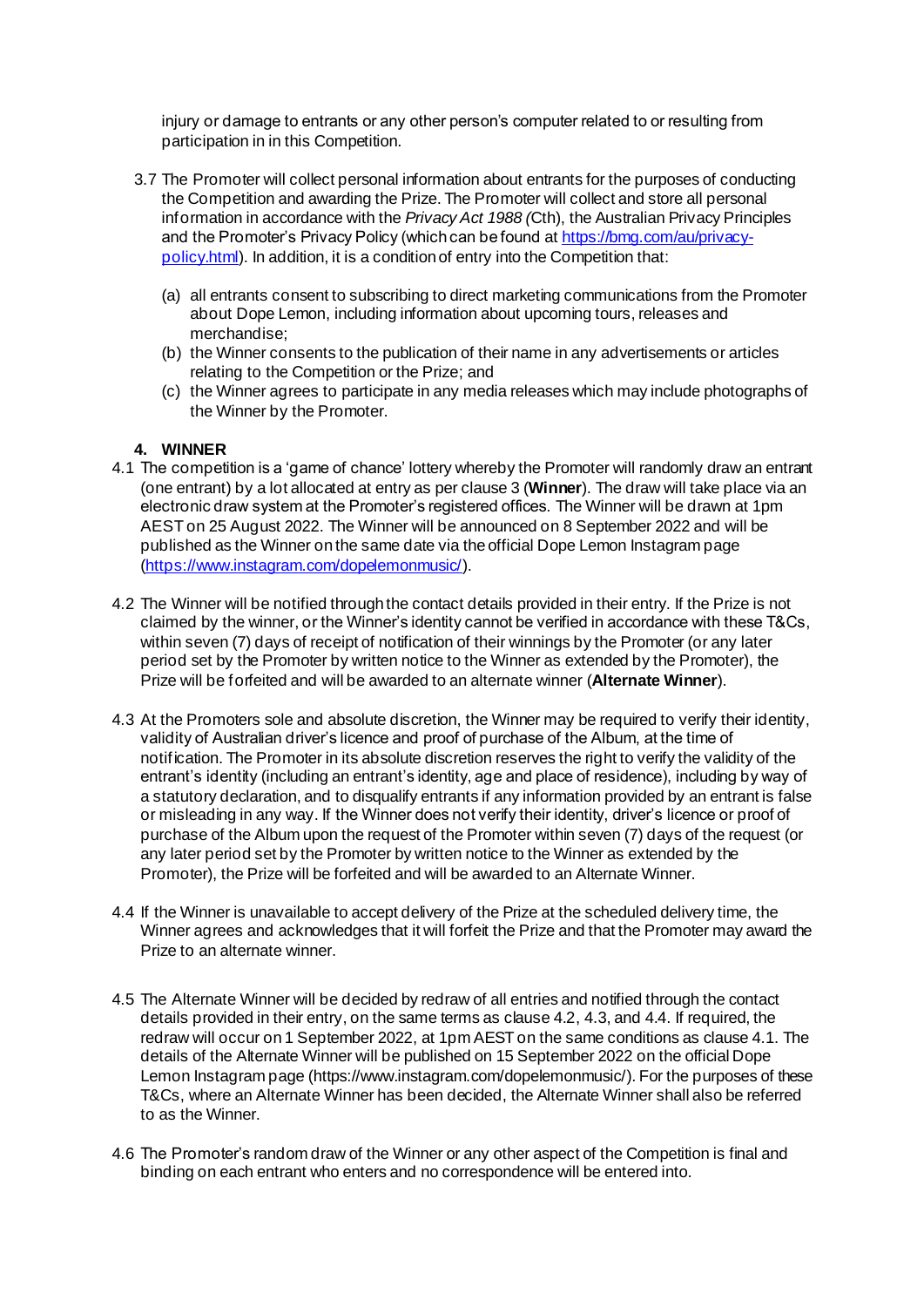4.7 Once the Prize is claimed, the Winner will have their name published on the Dope Lemon social media pages and various other media for promotional purposes.

#### **5. PRIZE**

5.1 1 x Restored Pink Cadillac.

The Restored Pink Cadillac is valued at approximately AUD\$69,000 as of 12 July 2021. Any change in value of the prize occurring between the publishing date and date the Prize is claimed is not the responsibility of the Promoter.

The Prize includes the Vehicle Registration and Roadworthy Certificate in the State of New South Wales for the relevant year the Prize is awarded. All risk, costs, and expenses of the Prize from the time that delivery is complete to the Winner is the sole responsibility of the Winner.

- 5.2 The Promoter takes no responsibility for petrol, comprehensive insurance, health, transport, body, paint or mechanical damage, roadworthiness, safety, or any other cost, liability, or damage, from date of delivery. The Winner will be responsible for arranging and paying for all relevant fittings or additional checks, certificates and registrations required by their relevant State Road Traffic Regulations.
- 5.3 The Winner agrees to complete and execute all reasonably necessary documentation required by the Promoter to release liability and transfer all risk, right, title, and interest to the Winner (including, without limitation, a deed of release).
- 5.4 The Prize is non-exchangeable for other goods or services and cannot be redeemed for cash.
- 5.5 If for some reason beyond the Promoter's control, it is not possible to supply the Prize as advertised, the Promoter will be entitled to supply a substitute prize in the Promoter's discretion of equal or greater value.
- 5.6 The Prize is provided 'as is' and to the extent permittable by law, the Promoter makes no warranties or representations regarding the appearance or suitability of the Prize, and any photos are illustrative only and should not be relied upon as an accurate description of the Prize (noting image quality will vary based on size and resolution of display). Notwithstanding, the Promoter limits its liability for breach of any guarantee, warranty or other term or condition under applicable legislation to:
	- (a) the replacement of the Prize or the supply of an equivalent prize;
	- (b) the repair of the Prize;
	- (c) the supplying of the Prize again;
	- (d) the payment of the cost of replacing the Prize or of acquiring an equivalent prize;
	- (e) the payment of the cost of having the Prize repaired; or
	- (f) the payment of the costs of having the Prize supplied again.
- 5.7 Winners are advised that tax implications may arise from prize winnings and they should seek independent financial advice prior to acceptance of the Prize.

### **6. DELIVERY OF PRIZE**

- 6.1 The Prize will be delivered to the Winner subject to Winner's compliance with these T&Cs .
- 6.2 The Promoter will be responsible for the cost of shipping and insurance and agrees to bear the risk and liability of shipping the Prize to the Winner, until the Prize is delivered to the Winner.
- 6.3 On delivery of the Prize to the Winner, all right, title and interest in the Prize passes to the Winner, free from all encumbrances.